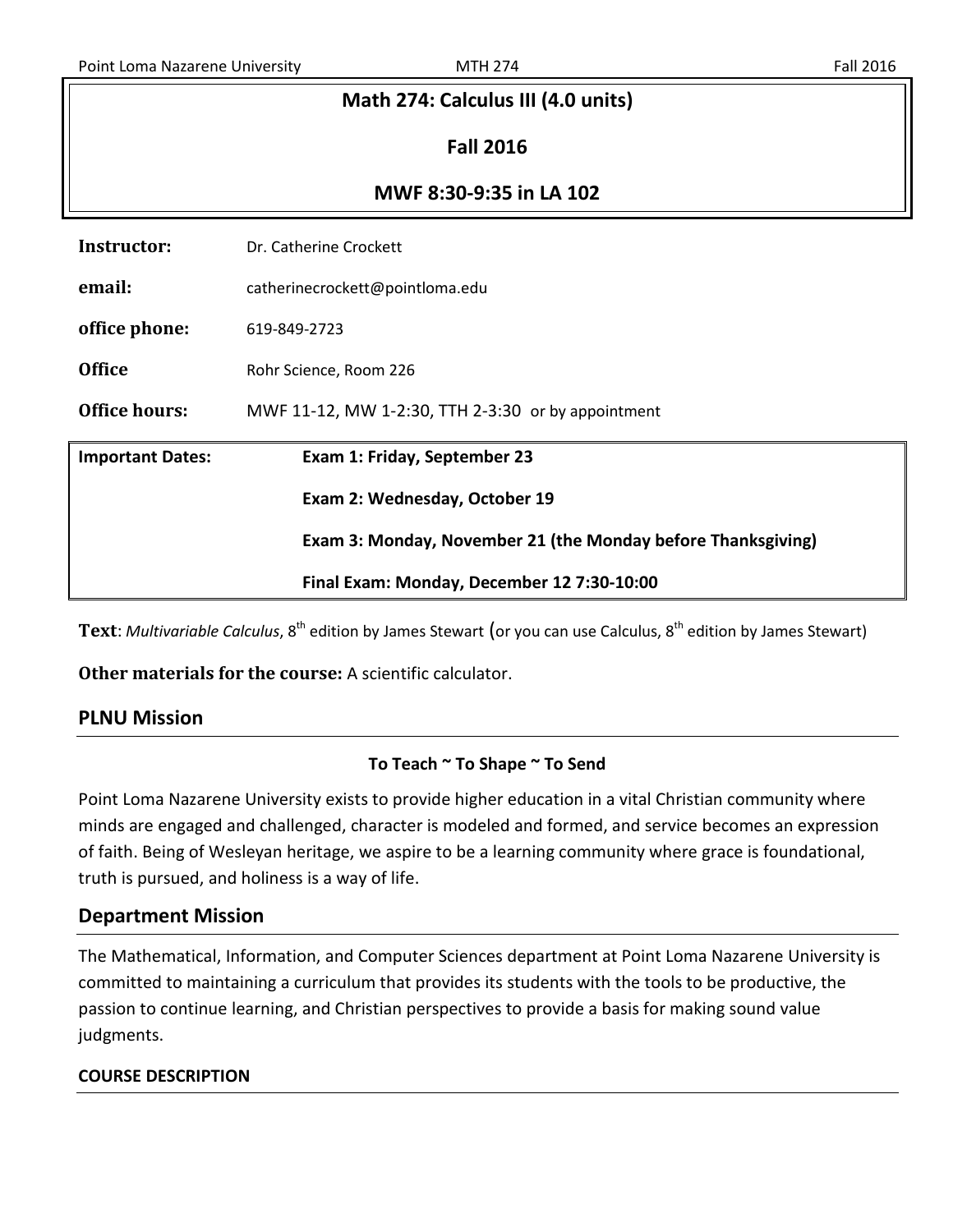### Point Loma Nazarene University **MTH 274** Fall 2016

Conceptual development of the calculus of functions of more than one variable supported by the use of a symbolic computer algebra system. Limits and continuity, partial derivatives, chain rule, extreme values, Taylor's theorem, multiple integrals, line and surface integrals, Green's Theorem and Stokes' Theorem.

### **COURSE LEARNING OUTCOMES**

Students will be able to demonstrate facility with analytical concepts.

Students will be able to demonstrate facility with algebraic structures.

Students will be able to apply their mathematical knowledge to solve problems.

Students will be able to use technology to solve problems.

Students will be able to speak about their work with precision, clarity and organization.

Students will be able to write about their work with precision, clarity and organization.

Students will collaborate effectively in teams.

Students will be able to identify, locate, evaluate, and effectively and responsibly use and cite information for the task at hand.

Students will be able to understand and create arguments supported by quantitative evidence, and they can clearly communicate those arguments in a variety of formats.

### **ASSESSMENT AND GRADING**

Grades for the course will be based on the following (percentage of the course grade):

Homework (25%),

Labs (5%)

Three exams (15% each; total of 45 %)

Final exam (25%)

**Grading Scale:** Approximate minimal percentages required to obtain a given grade are:

|             | [87.5,90]    | [77.5, 80]   | [67.5, 70]   | [0,60) |
|-------------|--------------|--------------|--------------|--------|
| [92.5, 100] | [82.5, 87.5] | [72.5, 77.5] | [62.5, 67.5] |        |
| [90, 92.5]  | [80, 82.5]   | [70, 72.5]   | [60, 62.5]   |        |

### Grades in percentages

\*\*Please note you will be able to see your grades in CANVAS throughout the semester.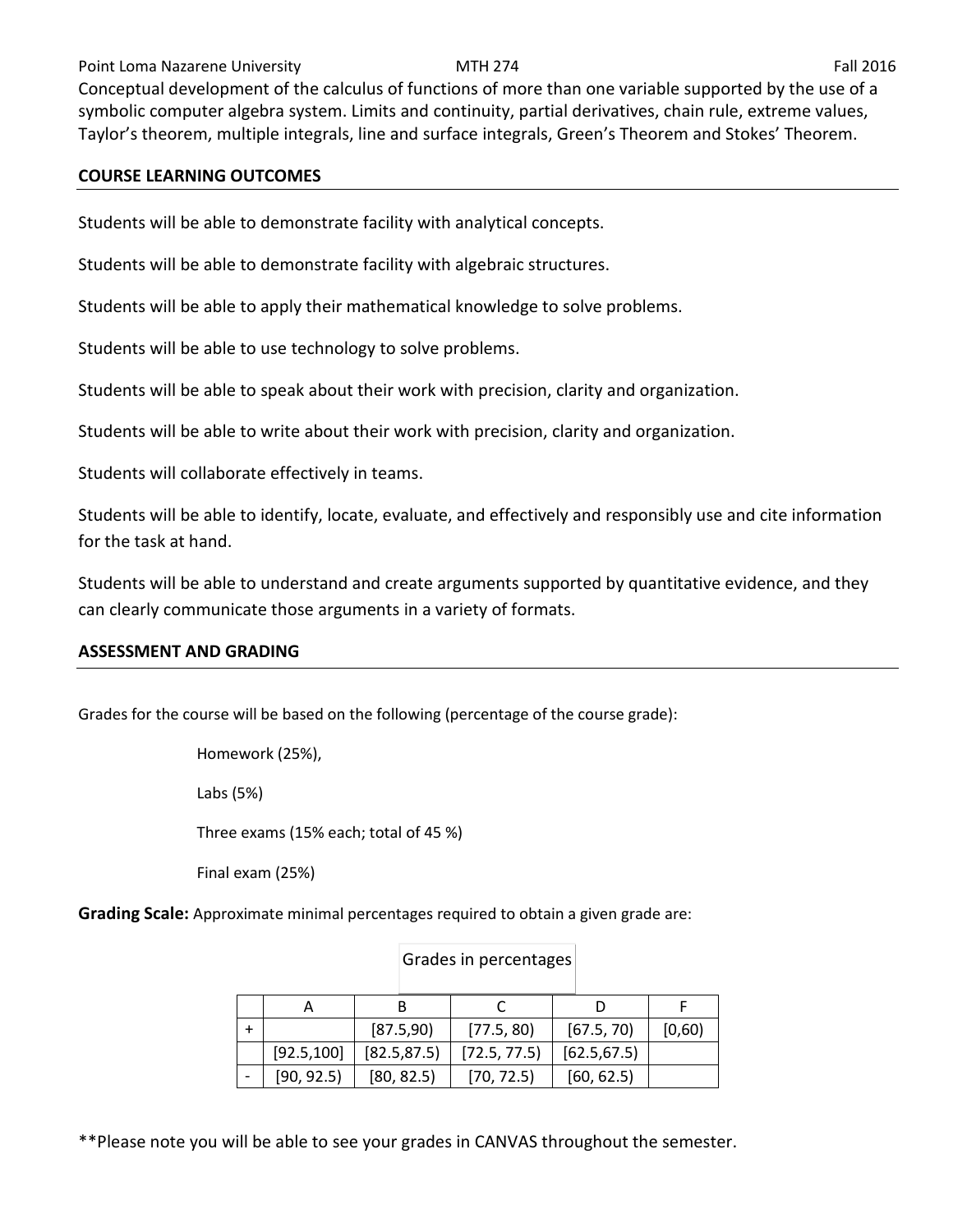**Homework (25%):** Homework will be assigned every class meeting. All homework assigned in a week will be due **at the start of class** the next Wednesday. No late homework will be accepted except by prior arrangement (with me) or with a documented emergency. The object of the homework is to learn how to do the problems so there should be calculations on your homework using the terminology and methods of the class and not just an answer. Homework will be scored on a combination of completeness (with work shown) and correctness. A random selection (the same for all people) of the problems will be graded on any homework assignment. The two lowest homework scores will be dropped.

**Labs (5%):** Labs are problems that will require the help of the computer to solve. I will randomly assign you to a group every 4 to 8 weeks. Each group will work on the lab, type the write up for the lab (solutions, graphs and explanations) and may be to share & explain their solution to the class. There will be approximately 5 labs and they are due on Friday, at the start of class. A lab is late if it is not received by the due date. No late labs will be accepted.

**Exams (15% each):** There are three in-class exams. If you do not take an exam you will receive a zero for it. Late exams may be taken only by prior arrangement with me or a well-documented emergency beyond your control. The examination schedule is included in the daily schedule. I do not intend to accept excuses such as poor communication with parents, benefactors, sport team sponsors and/or travel agents.

**Final Exam (25%)**: The final is comprehensive and is given on Monday, December 12 7:30 to 10:00 a.m. The final exam date and time is set by the university at the beginning of the semester and may not be changed by the instructor.

**Class Enrollment:** It is the student's responsibility to maintain his/her class schedule. Should the need arise to drop this course (personal emergencies, poor performance, etc.), the student has the responsibility to follow through (provided the drop date meets the stated calendar deadline established by the university), not the instructor. Simply ceasing to attend this course or failing to follow through to arrange for a change of registration (drop/add) may easily result in a grade of F on the official transcript.

**Side Note:** Turn off any cell phone, pager or things that make noise while you are in class. Also, do not text or work on other classes while in class -to do so is disrespectful to your classmates and me. You may be asked to leave the class for such behavior, resulting in an absence.

# **General Advice:**

You learn mathematics by doing it yourself. You should expect to spend approximately two hours outside of class for every one hour in class working on homework and going over concepts. When doing homework, please note it is normal to not be able to do every problem correct on the first attempt. Do not be discouraged, instead seek help.

For information about the class, homework assignments, handouts or grades, please log onto canvas.pointloma.edu. There you will find all of this class information. Please let me know if you can't access the class information or have any questions.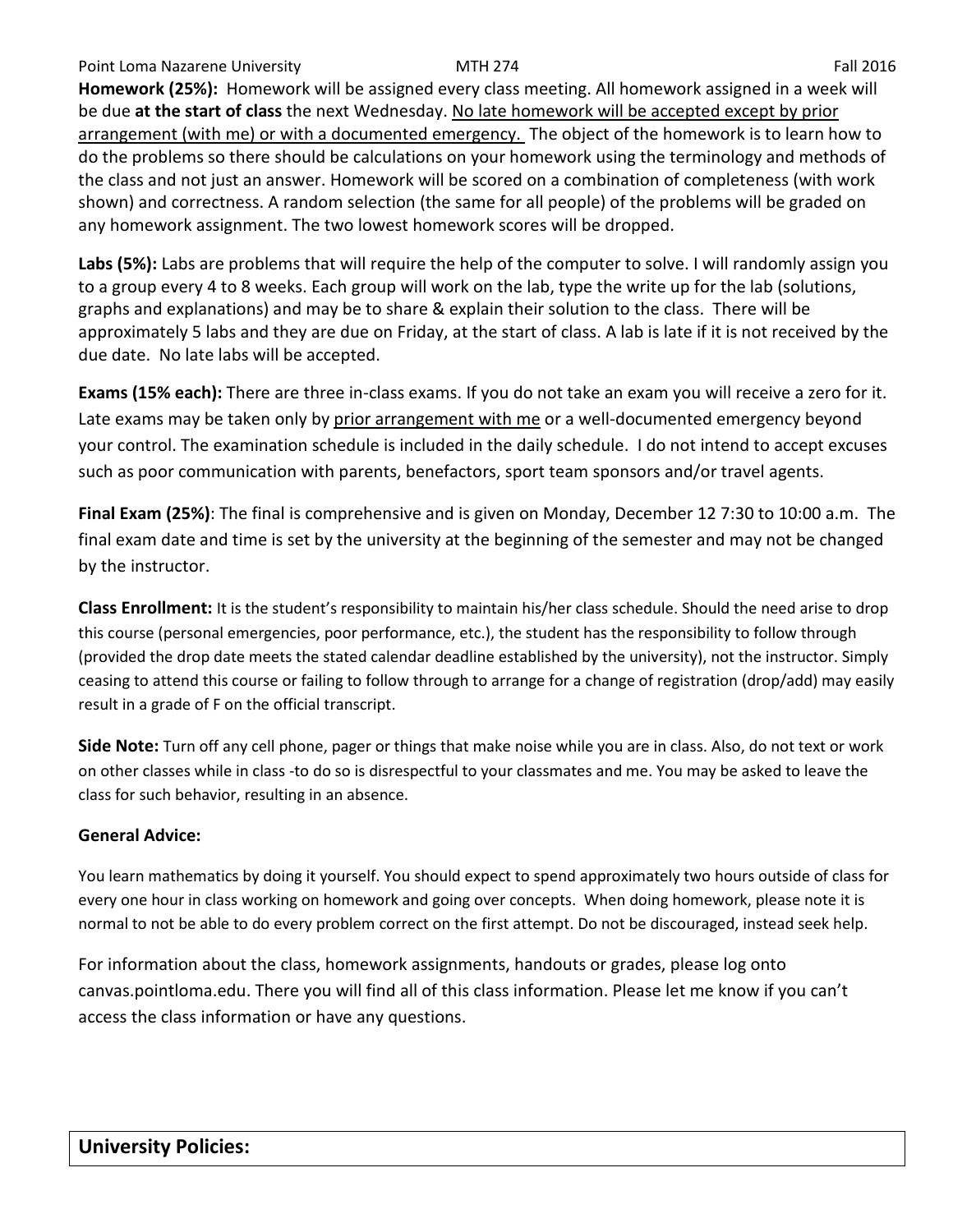### **FINAL EXAMINATION POLICY**

The final exam date and time is set by the university at the beginning of the semester and may not be changed by the instructor. This schedule can be found on the university website and in th course calendar. No requests for early examinations will be approved. Only in the case that a student is required to take three exams during the same day of finals week, is an instructor authorized to consider changing the exam date and time for that particular student.

### **PLNU COPYRIGHT POLICY**

Point Loma Nazarene University, as a non-profit educational institution, is entitled by law to use materials protected by the US Copyright Act for classroom education. Any use of those materials outside the class may violate the law.

# **Credit Hour**

In the interest of providing sufficient time to accomplish the stated course learning outcomes, this class meets the PLNU credit hour policy for a 4-unit class delivered over 15 weeks. Specific details about how the class meets the credit hour requirements can be provided upon request.

# **PLNU ACADEMIC HONESTY POLICY**

Students should demonstrate academic honesty by doing original work and by giving appropriate credit to the ideas of others. Academic dishonesty is the act of presenting information, ideas, and/or concepts as one's own when in reality they are the results of another person's creativity and effort. A faculty member who believes a situation involving academic dishonesty has been detected may assign a failing grade for that assignment or examination, or, depending on the seriousness of the offense, for the course. Faculty should follow and students may appeal using the procedure in the university Catalog. Se[e Academic Policies](http://catalog.pointloma.edu/content.php?catoid=18&navoid=1278) for definitions of kinds of academic dishonesty and for further policy information.

# **PLNU ACADEMIC ACCOMMODATIONS POLICY**

If you have a diagnosed disability, please contact PLNU's Disability Resource Center (DRC) within the first two weeks of class to demonstrate need and to register for accommodation by phone at 619-849-2486 or by e-mail at [DRC@pointloma.edu.](mailto:DRC@pointloma.edu) See [Disability Resource Center](http://www.pointloma.edu/experience/offices/administrative-offices/academic-advising-office/disability-resource-center) for additional information.

# **PLNU ATTENDANCE AND PARTICIPATION POLICY**

Attendance is expected at each class session. In the event of an absence you are responsible for the material covered in class and the assignments given that day.

Regular and punctual attendance at all classes is considered essential to optimum academic achievement. If the student is absent from more than 10 percent of class meetings, the faculty member can file a written report which may result in de-enrollment. If the absences exceed 20 percent, the student may be deenrolled without notice until the university drop date or, after that date, receive the appropriate grade for their work and participation.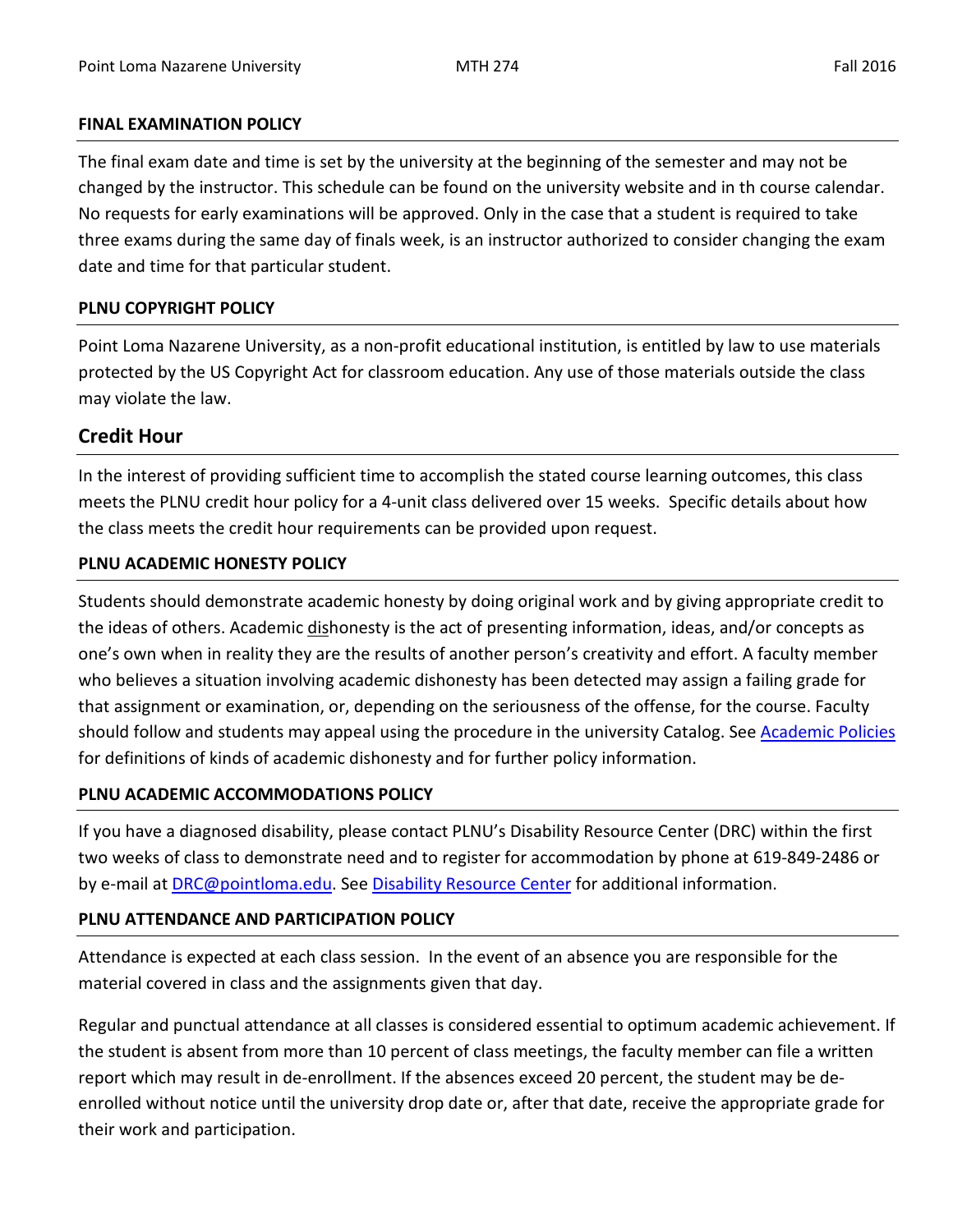See [http://catalog.pointloma.edu/content.php?catoid=24&navoid=1581#Class\\_Attendance](http://catalog.pointloma.edu/content.php?catoid=24&navoid=1581#Class_Attendance) in the

Undergraduate Academic Catalog.

# **Course Schedule:**

Please note this schedule is tentative. Any changes will be announced.

| week            | Monday               | Tuesday      | Wednesday            | Thursday     | Friday                    |
|-----------------|----------------------|--------------|----------------------|--------------|---------------------------|
| $\mathbf{1}$    | 8/29                 | 8/30         | 8/31                 | 9/1          | 9/2                       |
| $8/29 -$        | No class             | Introduction | Section 12.2 & 12.3  |              | Sections 12.3 & 12.4      |
|                 |                      | & Section    |                      |              |                           |
| 9/2             |                      | 12.1         |                      |              |                           |
|                 | 9/5                  | 9/6          | 9/7                  | 9/8          | 9/9                       |
| $2^{\circ}$     | No Class             |              | Section 12.5         |              | Section 12.6              |
| $9/5 -$         | Labor Day            |              |                      |              |                           |
| 9/9             |                      |              |                      |              |                           |
| $\overline{3}$  | 9/12                 | 9/13         | 9/14                 | 9/15         | 9/16                      |
| $9/12 -$        | Sections 13.1 & 13.2 |              | Sections 13.2 & 13.3 |              | Section 13.3, 13.4        |
| 9/16            |                      |              |                      |              | Lab #1 Due                |
| $\overline{4}$  | 9/19                 | 9/20         | 9/21                 | 9/22         | 9/23                      |
| $9/19 -$        | Section 13.4         |              | Review               |              | Exam #1                   |
| 9/23            |                      |              |                      |              |                           |
| 5               | 9/26                 | 9/27         | 9/28                 | 9/29         | 9/30                      |
| $9/26 -$        | Sections 14.1        |              | Section 14.1 & 14.2  |              | Section 14.3              |
| 9/30            |                      |              |                      |              |                           |
|                 | 10/3                 | 10/4         | 10/5                 | 10/6         | 10/7                      |
| $6\phantom{.}6$ | Section 14.4         |              | Sections 14.5        |              | Section 14.5 & 14.6       |
| $10/3 -$        |                      |              |                      |              | Lab #2 Due                |
| 10/7            |                      |              |                      |              |                           |
| 7 <sup>7</sup>  | 10/10                | 10/11        | 10/12                | 10/13        | 10/14                     |
| $10/10-$        | Sections 14.6 & 14.7 |              | Sections 14.7 & 14.8 |              | Section 14.8              |
| 10/14           |                      |              |                      |              |                           |
| 8               | 10/17                | 10/18        | 10/19                | 10/20        | 10/21                     |
| $10/17 -$       | Review               |              | Exam #2              |              | No class                  |
| 10/21           |                      |              |                      |              | <b>Fall Break Day</b>     |
| 9               | 10/24                | 10/25        | 10/26                | 10/27        | 10/28                     |
| $10/24 -$       | Section 15.1 & 15.2  |              | Section 15.2 & 15.3  |              | Section 15.3 & 15.4       |
| 10/28           |                      |              |                      |              |                           |
| 10              | 10/31                | 11/1         | 11/2                 | 11/3         | 11/4                      |
| $10/31 -$       | Section 15.4 & 15.5  |              | Section 15.5 & 15.6  |              | Section 15.6 & 15.7       |
| 11/4            |                      |              |                      |              | Lab #3 Due                |
| 11              | 11/7                 | 11/8         | 11/9                 | 11/10        | 11/11                     |
| $11/7 -$        | Section 15.7 & 15.8  |              | Section 15.8 & 16.1  |              | Section 16.1 & 16.2       |
| 11/11           |                      |              |                      |              |                           |
|                 | 11/14                | 11/15        | 11/16                | 11/17        | 11/18                     |
| 12              | Section 16.3 & 16.4  |              | Section 16.4 & 16.5  |              | Review                    |
| $11/14-$        |                      |              |                      |              | Lab #4 Due                |
| 11/18           |                      |              |                      |              |                           |
| 13              | 11/21                | 11/22        | 11/23                | 11/24        | 11/25                     |
| $11/21 -$       | Exam #3              |              | No class             | No class     | No class                  |
| 11/25           |                      |              | Thanksgiving Break   | Thanksgiving | <b>Thanksgiving Break</b> |